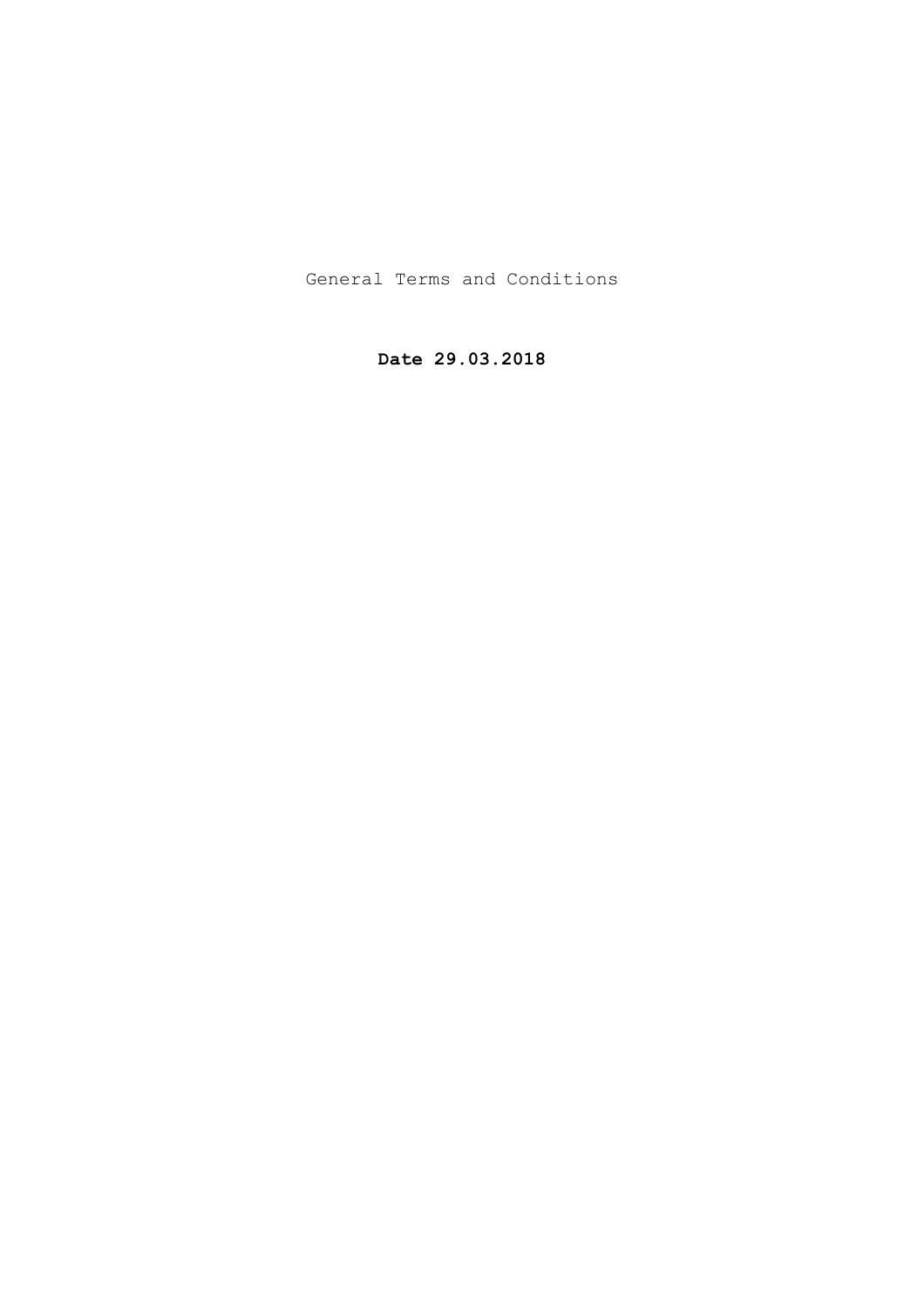1. Reserving any agreements to the contrary in the individual case, contracts with us will only be concluded following the standard of these provisions; on the issue of an order, the customer declares consent to these terms and conditions. We do not recognize contrary or variant conditions of the customer unless we expressly recognize their validity in writing. These terms and conditions also apply if we conclude a contract in full knowledge of contrary or variant terms and conditions on the part of the customer.

2. These general terms and conditions apply to all contracts concluded with us, even if they are not expressly mentioned in later contracts or orders. Any previously agreed-upon general terms and conditions are herewith superseded.

# **II. Conclusion of Contract/ Cost Estimates/ Non-Binding Disclosures**

1. Orders and commissions from customers only lead to the concluding of a contract if the customer receives an order confirmation or if we begin performing the service. A contract also comes into existence if the customer accepts our offer without reservation within a tender submission period of six weeks or a differing submission period named in the bid. If we issue a written order confirmation, it will be binding for the content and scope of the contract to the extent that nothing to the contrary is agreed upon and the customer does not object to the variation within a reasonable period of time.

2. All declarations and communications in the framework of the contractual relationship and the business relationship must be affected in writing, and this includes fax or e-mail, to the extent that nothing to the contrary is specified expressly in these conditions. This also applies to the suspension of this clause.

3. Cost estimates as well as non-binding disclosures from us with reference to price, scope, type and duration of services to be provided as well as the costs to be expected are subject to change. They represent so-called "approximate values". They do not include any assurance. They only become a binding part of a contract if they are issued in writing and without any reservations on our part.

## **III. Executing the Order and the Customer's Obligations to Cooperate**

1. To the extent that nothing else is expressly agreed upon, we owe only the services precisely specified in the contract, which we will perform under due consideration of the generally recognised rules of the trade and legal requirements. Our recognised experts and trained personnel are autonomous in the performance of testing and expert assessment assignments.

2. We will not provide any compensation for damage or destruction of objects belonging to the customer resulting from proper and correct

execution of our services. If, as a result of or on the occasion of a proper execution of our service, our own equipment is damaged, destroyed, or lost without our culpability, we are entitled to demand compensation from the customer in corresponding application of § 670 BGB [German Civil Code]. Transport and return transport of objects belonging to the customer will be affected at cost and risk to the customer. During storage by us, our liability is restricted to our own usual and customary due diligence.

3. The customer must fully provide us with all relevant facts relating to the performance of our service. We are strictly not obligated to review the data, information or other services provided by the customer for completeness and accuracy, to the extent that there is no reason to do so under consideration of the particular conditions of the individual case and/or the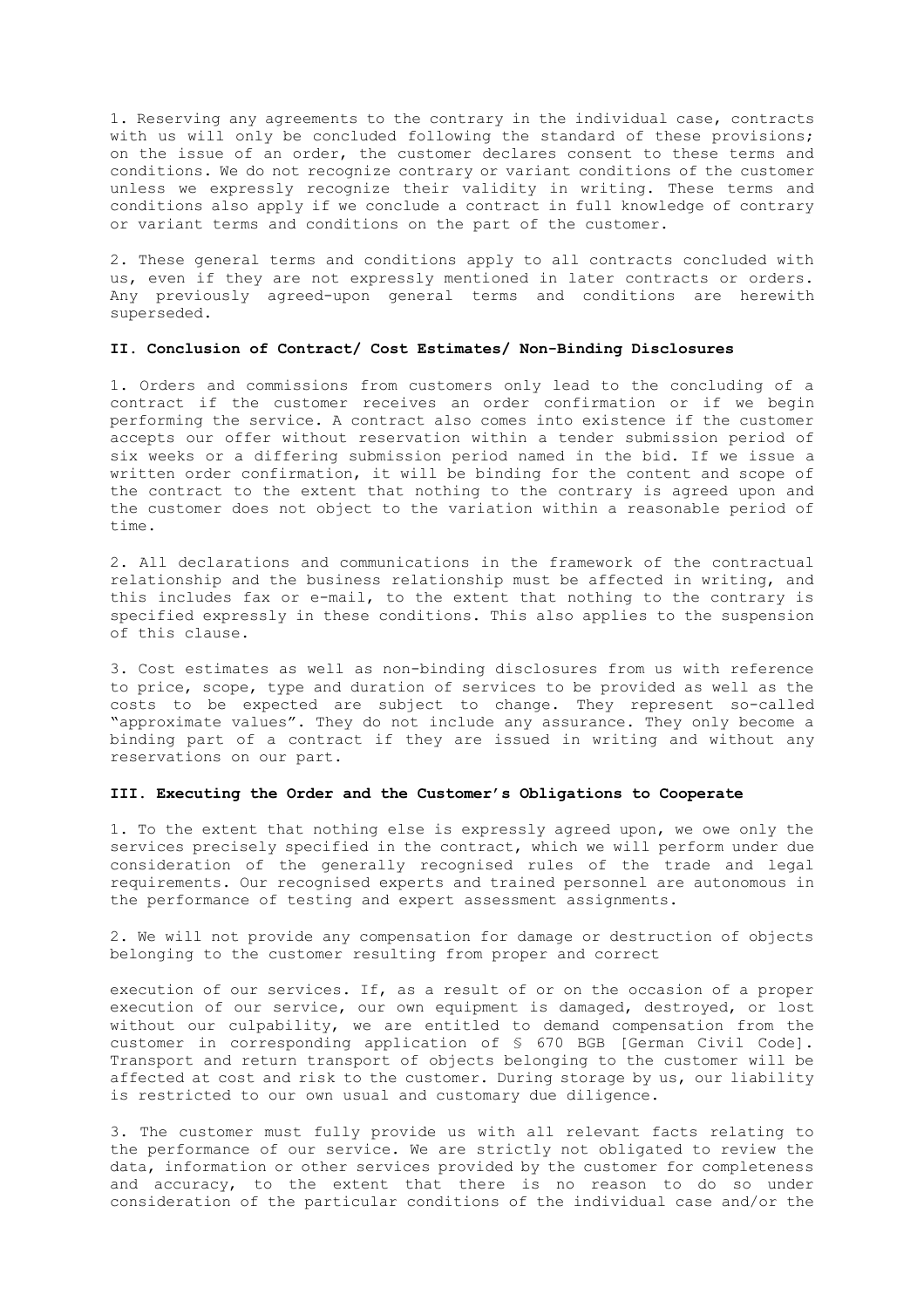order does not expressly include this.

4. To the extent that active cooperation on the part of the customer is required for our service, the customer is obligated to perform such action at own cost; any expenses incurred by the customer will only be reinstated if this was expressly agreed upon. To the extent that the customer does not fulfil its obligations to cooperate, does not promptly or does not fulfil them properly, we are entitled to bill the customer for additional expenses resulting from this. Any additional legal claims are expressly reserved.

5. If we do work outside of our own business premises, the customer is responsible for taking all measures necessary to fulfil all road safety obligations to the extent that nothing else issues from the nature of the matter or an arrangement with the customer. We are entitled to refuse to perform the service as long as the necessary measures are not taken.

6. To the extent that we export services or create goods on order from the customer, the customer is obligated to initiate and implement the required cooperative act for import and export at own cost.

7. To the extent not otherwise agreed to expressly and in writing, we send all deliveries as uninsured regular mail or courier packages. To the extent that delivery is to be insured on customer request, the customer is obligated to declare the insurable value of the object and to the extent the object is a 'sensitive' object, such as a prototype, to inform us of this. Should insuring the object in the value declared prove impossible or, in the case of sensitive objects, if there are security concerns in association with the transport, we will inform the customer immediately. The customer will then name its own transporter for us or conclude a written agreement with us concerning transport of the object. All costs as well as the shipping risk will be borne by the customer. We will cede any claims of recourse on our part against the transporter to the customer on written request from the customer.

The customer is obligated to inspect the goods and services that we deliver immediately after delivery or completion, to the extent that this is feasible within a regular course of business operations. Any noticeable defects must be reported to us in writing immediately, at the latest 5 working days after discovery. The customer must describe the defect in question in the greatest detail possible. If the ustomer fails to make the report, the good or the service provided will be deemed with respect to the affected defect to be approved.

### **IV. Periods and Deadlines**

1. All indicated delivery and performance periods, delivery periods and deadlines are non-binding approximations unless adherence to them as binding is expressly assured in writing. Should a non-binding deadline or non-binding period be exceeded, we will only be in default if the client first has established in writing a reasonable period for us in which we are to provide the service we owe and this period elapses to no effect. Prior to this the client is not entitled to withdraw from the contract or asset any claims for compensation for damages. In any case, allotted time periods only count down after the client has performed all the obligatory cooperative actions completely as well as after the receipt of any agreed-upon pre-payment. Any later requests for changes or delayed cooperative acts on the part of the customer will delay the performance deadlines correspondingly.

2. If the service we owe is delayed due to unforeseeable events for which we are not culpable (e.g. labour disputes, business failures, obstacles to transportation, shortages of raw materials, official acts– in each case even with our sub-suppliers–as well as delayed internal supply), we are entitled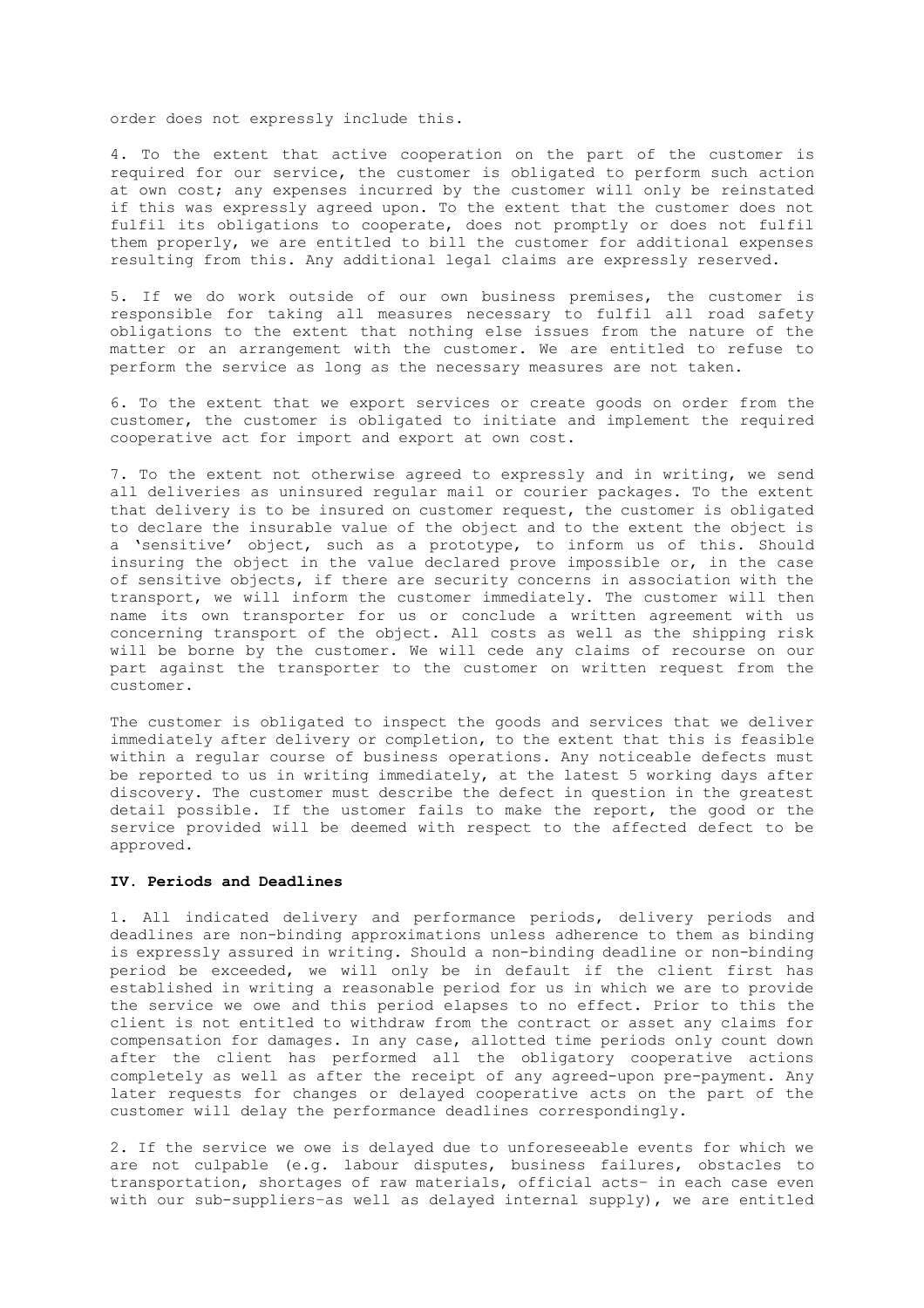to withdraw from the contract in whole or in part, or, at our discretion, to extend the deadline for delivery of service by the duration of the delay. We will immediately inform the customer about any unavailability of the service and in the event we withdraw from the contract, we will repay any already paid consideration. Any claims for compensation for damages are excluded.

3. If the customer comes into default of acceptances or if the customer violates other obligations of cooperation, we are entitled to demand compensation for any added expenses which accrue to us as a result.

4. If we come into default for reasons for which we are responsible, or if our ability to perform the services is eliminated for reasons for which we are responsible, or if we can refuse service under grounds stated in § 275 Para. 2 or 3 BGB [German Civil Code], we will provide compensation as specified in Number XI.

#### **V. Prices and Payments**

1. All stated prices are understood plus the legally mandated VAT, to the extent applicable. Billing statements are due payable on receipt, unless other payment modalities are arranged. Discounts or other reductions in price are only permissible, if they have been separately agreed upon in writing. Checks and bills of exchange can be refused. Their acceptance will in any case proceed for payment only. To the extent not otherwise expressly arranged, time out of office including waiting time and travel costs will be billed to the customer separately.

Default on the part of the customer occurs – without any need for a written reminder on our part– for activities

- for customers inside Germany after 8 calendar days from receipt of invoice
- for customers inside the EU after 14 calendar days from receipt of invoice and
- for customers outside of the EU after 30 calendar days from receipt of invoice.

Interest is charged for default periods at rates of 8 percentage points above the currently applicable prime lending rate. To the extent relevant, the customer is obligated to pay the legally mandated VAT applicable in each case. Other taxes and duties such as withholding tax or import duties that are imposed on our goods or services will be borne by the customer. To the extent that claims are levelled against us for such taxes and duties the customer will release us from these claims.

2. To the extent that no fixed price was agreed upon and it becomes apparent in the course of performance that the costs will exceed the amount proposed to the customer by more than 10%, we will inform the customer of this. The customer, in this case, is entitled to cancellation of the contract analogously to § 649 BGB [German Civil Code]. We will only bill for services that we have performed through this date. The like applies if we withdraw from the contract for due and sufficient cause or if it is annulled by mutual consent.

3. If we have several claims against the same customer, we will determine to which debt a payment will be attributed.

4. If, after the conclusion of the contract, it becomes apparent that our claims against the customer are endangered by deficient performance on the part of the customer, we are entitled to carry out outstanding services only in return for pre-payment or payment of a security and to withdraw from the contract after a reasonable time period has expired without result; Clause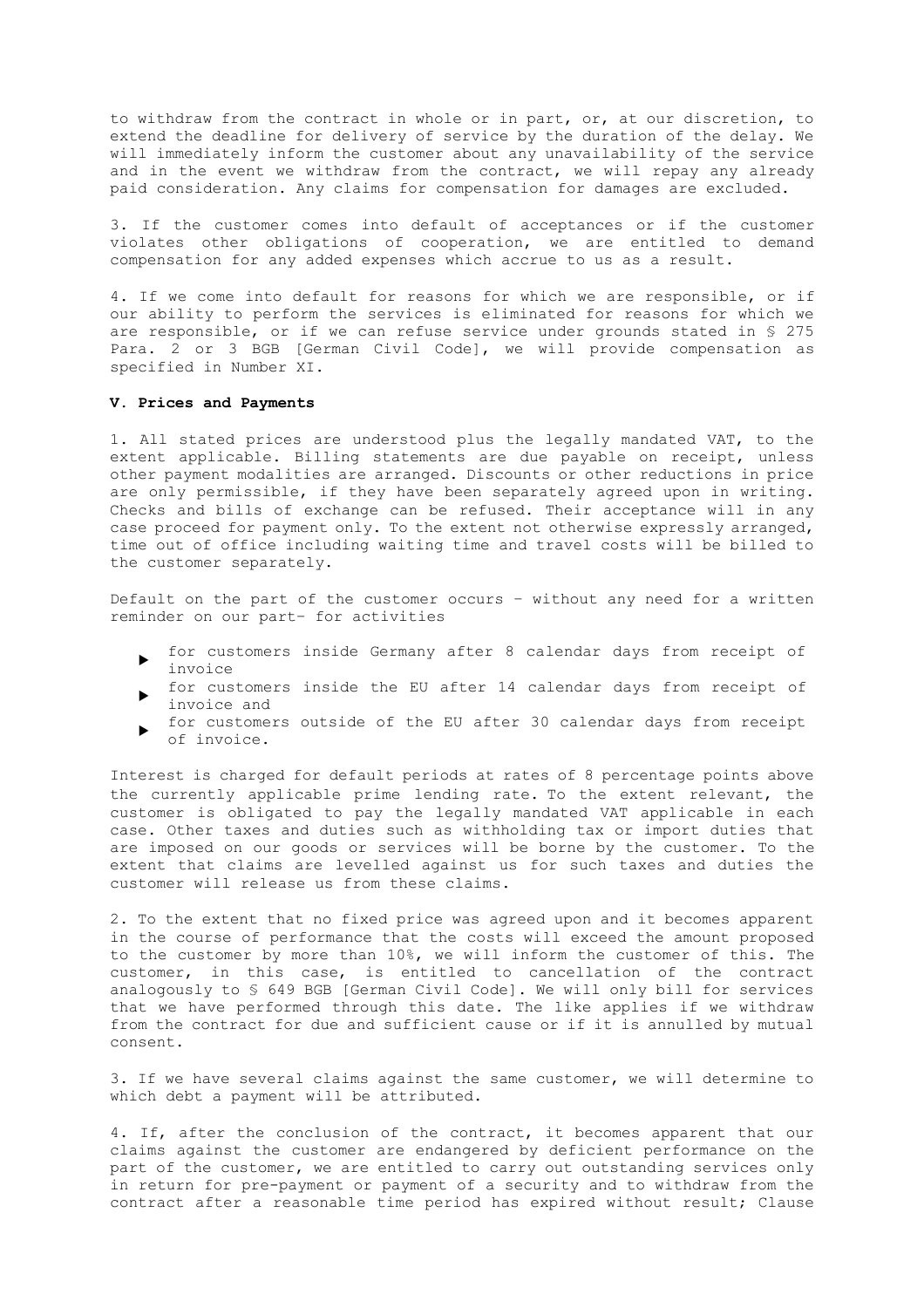2, Sentence 3 of this Section applies analogously.

5. The customer can only offset against our claims if its counter- claims are legally established, undisputed or recognised by use. The customer can only assert a right to repayment to the extent that it is based on claims deriving from the same contractual relationship.

#### **VI. Reservation of Title**

1. We retain ownership of all goods that we deliver until they are paid for in full. In the case of a current account or recoding of claims on an openitem basis, the retention of ownership is considered a security for the balance claim. Should the customer engage in conduct violating the contract, especially in cases of default of payment, we are entitled to take back the goods delivered. After taking these goods back, we are entitled to commercialise them. The proceeds from the sale are to be credited to the customer's financial obligations– minus appropriate costs for disposition. Any amount exceeding the customer's obligations to us will be paid out to the customer immediately.

2. In the case of liens or other encroachments on the goods subject to reservation of title by third parties, the customer is obligated to inform us immediately, so that countermeasures can be initiated in a timely fashion and a legal complaint can be submitted in conformity with § 771 ZPO [German Code of Civil Procedure]. To the extent that the third party is not able to compensate us for the costs incurred by this, the customer is liable as the sole debtor for the losses we incur.

3. If the goods delivered are combined by the customer with other objects into a new good and the other good is be regarded as a primary good, we obtain co-ownership in the primary good of the xtent that it belongs to the customer. Processing or re-shaping the delivered item by the customer is always done on our behalf. If the delivered good is processed with other items not belonging to us, we obtain co-ownership in the new good. For any such good created in this manner, the like applies as to goods delivered under reservation of title.

4. The customer is entitled to re-sell the delivered good in a regular business transaction. However, the customer cedes to us here and now all claims from the sale to a buyer or third party in the amount of the billed total of our claims (incl. VAT), and this regardless of whether the delivered good is re-sold with or without processing. The customer remains entitled to collect this claim even after the cession. Our authorisation to collect ourselves is not affected by this. However, we pledge not to initiate collection as long as the customer meets its payment obligations from the collected proceeds, does not come into default of payment and especially as long as no application to open bankruptcy proceedings is submitted or payments have been suspended. In these cases we are entitled to revoke the customer's authorisation to collect.

5. We are obligated to release those securities to which we are entitled on customer request in so far as the realisable value of these securities exceeds the value of the claims being secured by more than 10 %. We will select the securities to be released, however, we will take the customer's legitimate interests into account.

### **VII. Performance of Services**

1. Continuing obligations for performance of services of any kind will be concluded for a contractually agreed-upon period. Regular cancellation is excluded for this period. If the contract is not cancelled in writing in each case on condition of a notice period of one month to agreed or extended end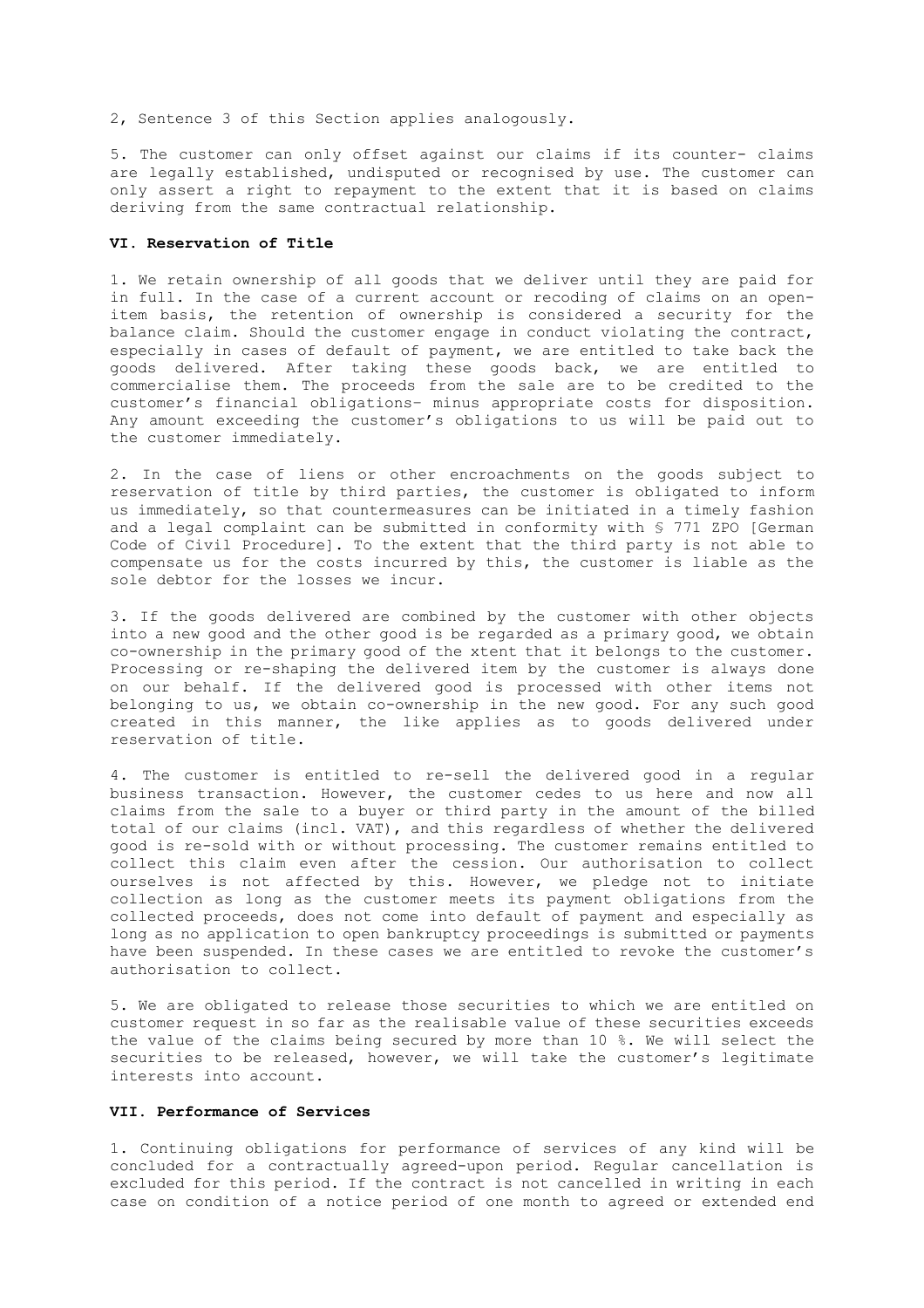of the contract, the contract will automatically renew for one year. Contracts that are concluded for an indefinite period can be cancelled in writing by either period on condition of a notice period of three months to the end of the month.

2. The right to cancellation without notice for due and sufficient cause remains unaffected by this. The customer is only entitled to exceptional cancellation without notice, if the customer has, in the event of a breach of contract, previously requested in writing that we properly meet our contractual obligations and the request has remained without effect. A due and sufficient cause for cancellation without notice by us exists if the customer comes into default of payment obligations, has suspended payments, if a bankruptcy proceeding is initiated against the customer's assets, or if the customer fails to meet its obligations to cooperate under III in spite of written requests and after a reasonable grace period has passed without effect.

3. If we owe the customer the manufacture of a work or a success, the customer must, in cases defective performance, give us opportunity to provide subsequent fulfilment within a reasonable period, to the extent that subsequent fulfilment is not unreasonable to the customer in that specific case or there are special circumstances that justify an immediate withdrawal or cancellation by the customer, under due consideration of the interests of both sides. We are entitled to undertake subsequent fulfilment at our discretion. If our attempt to remedy defects fails after a second attempt at subsequent fulfilment, the customer, at its discretion, is entitled to reduce compensation or cancel the contract. The customer is only entitled to claims to

compensation for damages according to the standard given in Number XI. The right to withdraw and any claims to compensation for damages however are excluded if the defect is only negligible.

4. To the extent that our services require acceptance the customer is obligated to provide it. Insignificant defects that do not seriously detract from the suitability of the service for its contractually specified purpose, do not entitle the customer to refuse acceptance. Acceptance is deemed completed if the customer has actually used the service owed or if the customer does not request formal acceptance of the service within a period of two weeks of written notification of the completion of the service, which can also take the form of a final billing statement. At our request, selfcontained portions of the service are to be accepted separately. In other respects, legal provisions apply.

5. Intellectual services are considered accepted if the customer does not express reservations expressly and in writing within 30 days of their receipt, giving a concrete description of the individual defects. This applies only if we expressly inform the customer of this legal consequence at the start of that period.

6. We only provide guarantees of the realisation of estimates or prognoses to the extent that this was expressly agreed upon.

7. If we receive a commission for testing, all of the statements and specifications we make apply always and only to the object provided for testing. If the object provided for testing is subsequently modified and/or software changes are made on the test object after the test has been performed, our statements and specifications about the test are no longer binding.

We provide no guarantee of the completeness and accuracy of the documents provided with the object being tested. Issue of a testing certificate includes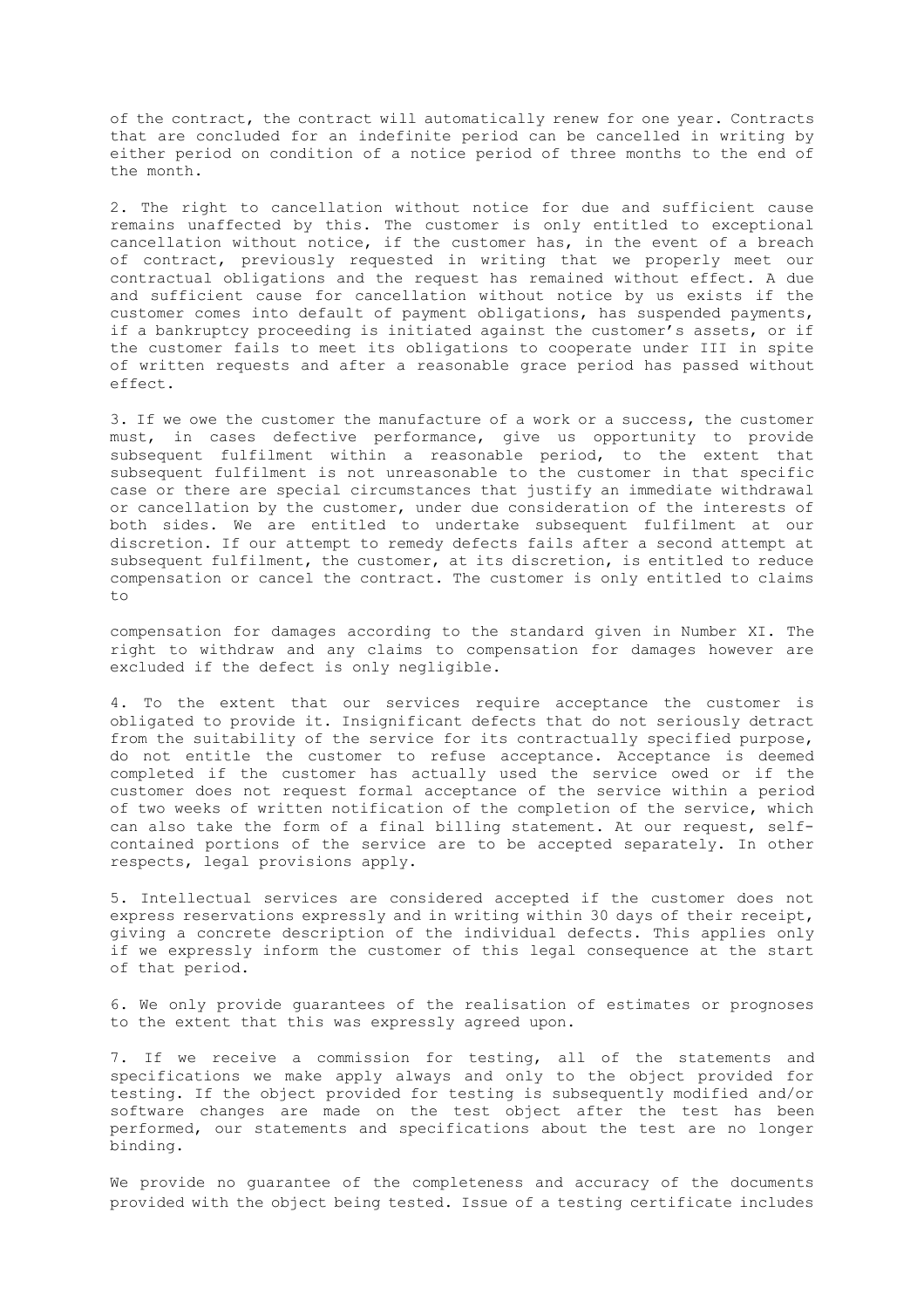no statements concerning the suitability for use of the test object or its quality that goes beyond the actual content of the test certificate. The like applies for certificates in the framework of management system certification.

#### **VIII. Rental and Leasing Contracts**

1. Rental and leasing contracts are concluded for the contractually arranged period. Regular cancellation is excluded for this period. If nothing else is arranged concerning the termination of the contract, the contract will in each case renew automatically for one year, if a contracting party does not cancel the contract in writing, observing a notice period of one month to the agreed upon or renewed start of contract. Contracts that are concluded for an indefinite can be cancelled in writing by either party on condition of a notice period of three months to the end of the month. The right of extraordinary cancellation without notice in conformity with § 543 BGB [German Civil Code] remains unaffected in the degree that we are entitled to cancellation if the customer comes into default on more than one payment. Number VII. 2. Sent. 3 applies correspondingly. If cancellation is declared with due effect, we are entitled to take possession of the rented object. The customer must allow the required access to its premises. Tacit renewal of lease or rental contract as described in § 545 BGB [German Civil Code] is excluded.

2. Liability for defects that were already present in the leased object at concluding of the contract is excluded unless it can be proven that we knew of the defects or were culpably ignorant of them due to gross negligence. The customer must report any defects to us in writing immediately. If there actually is a defect, the customer is entitled as of that point in time to reduce the compensation to be paid proportionally and in a reasonable amount. Measures of maintenance or repair required for the intended and proper use of the leased object, including any upgrades or updates, are not considered defects. In the framework of remediation of defects we are entitled, at our discretion, to repair the leased object or to exchange the object for one of the same type or value. The customer is not entitled to remedy the defect itself in return for reimbursement of expenses. Claims for compensation for damages are owed to the customer only in the degree specified in Number XI.

#### **IX. Purchase Contracts**

1. If we owe deliver of an object, the risk of deterioration of accidental loss transfers to the customer as soon as the object leaves our business premises. This does not apply if the delivery of the object directly by us or an installation to the customer's business premises was expressly agreed upon. In cases of doubt, assume that personal delivery by us was not owed.

2. Claims deriving from defects on the part of the customer are excluded if the customer did not immediately report them on receipt of the service. Any additional duties to notify and inspect in conformity with § 377 HGB [German Commercial Code] remain unaffected.

3. To the extent that a defect in the purchase object exists, we are entitled, at our discretion, to remedy the defect or delivery an object free of defect. The customer must, using reasonable judgment, grant us time and opportunity to remedy the defect. If we are unable to remedy the defect or if we cannot fulfil our obligation to remedy the defect within a reasonable period to be set by the customer in writing, the customer can, at its discretion, withdraw from the contract or demand a reduction in payment. The customer is only entitled to claims to compensation for damages in the degree described in Number XI. The right to withdraw and any claims to compensation for damages are excluded if there is only an insignificant defect.

# **X. Online-Services, Use of Databases**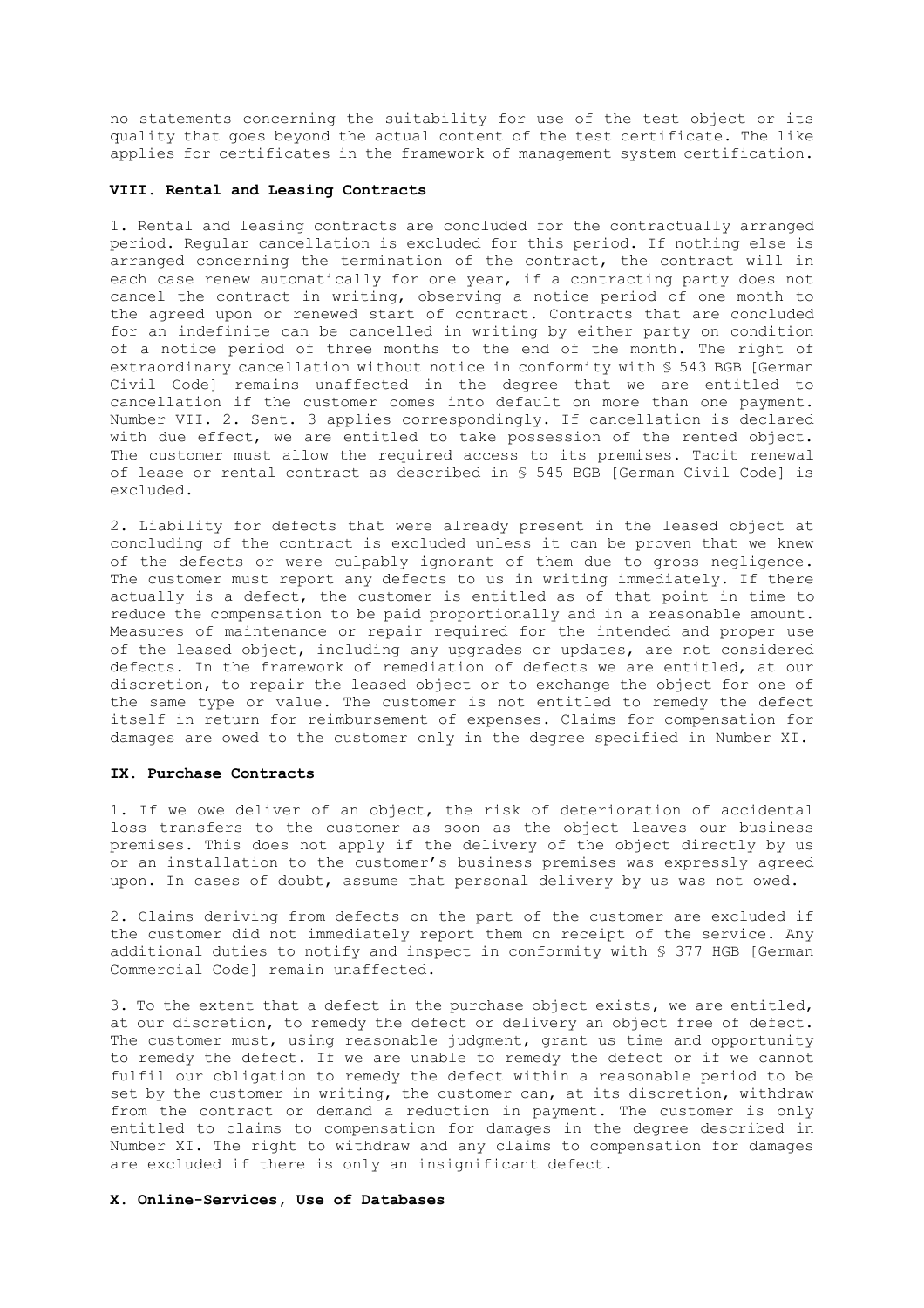1. Use of databases and online services proceeds– if not otherwise agreed– by means of remote data transfer. To this end, the customer will be issued access data. The access data will be issued only to natural persons. If several persons from the customer's company have access authorisation, each authorised user will receive personalized access data. The transfer of the access data or making them available to third parties–even inside the customer's own company– is not permitted. The customer is obligated to keep the access data and passwords secret and prevent unauthorised use by third parties. The customer will insure that all of these rules are observed by all users and is liable for their violations. If the customer becomes aware of misuse of access data, the customer must inform the provider immediately.

2. The customer is responsible for providing the technical preconditions for successful online access at its place of business. This applies namely to the software and hardware used as well as the required internet connection and browser software. On request, we will inform the customer concerning the requirements of the current state of the technology. The customer is obligated to adapt

the technical preconditions present at its place of business to the general technical development.

3. The online services owed to the customer are available to the customer in the contractually agreed-upon scope. In absence of a contractual agreement, access is available 7 days a week, 24 hours a day. The customer's demand on availability restricted to 95 % of the agreed-upon usage time. In the calculation of availability, loss of use remains out of consideration that is the result of power cuts, disruptions of the data transmission network or other cases attributable to force majeur that lie beyond our ability to influence.

4. We reserve the right to change, replace, update and appropriately reduce or expand the content of our online-services. Should an expansion exceed the contractually agreed-upon content, this does not provide a basis for any legal claim by the customer unless this is expressly contractually arranged. If a reduction or change is carried out that leads to a significant change in the contractually agreed-upon use content or causes the customer's interest in the service to cease, the customer is entitled to cancellation without notice within a period of two weeks from the recognition of the reduction or change. .

5. The customer receives a simple use right to the contents of our onlineservices, limited to the duration of the use contract and not transferrable to third parties. The customer may only use downloaded contents in the framework of the use contract and only for its own business-related purposes. Any commercial sharing going beyond this is impermissible. Archiving and storing downloaded content is only allowed in a limited scope, which may not exceed 10% of the total quantity of downloaded data.

6. If the online-service or the database does not conform to the contractually agreed-upon constitution or if the availability is not guaranteed in the degree granted according to Number 3, the customer must grant us in writing a reasonable period to re-establish the contractually owed conditions. Starting from the date of receipt of this communication, the customer is entitled to reduce the contractually agreed-upon compensation by an appropriate degree.

7. The rules governing work and service contracts in accord with VII. Number 1 and 2 apply correspondingly to the extent that nothing else proceeds from this section.

# **XI. Liability**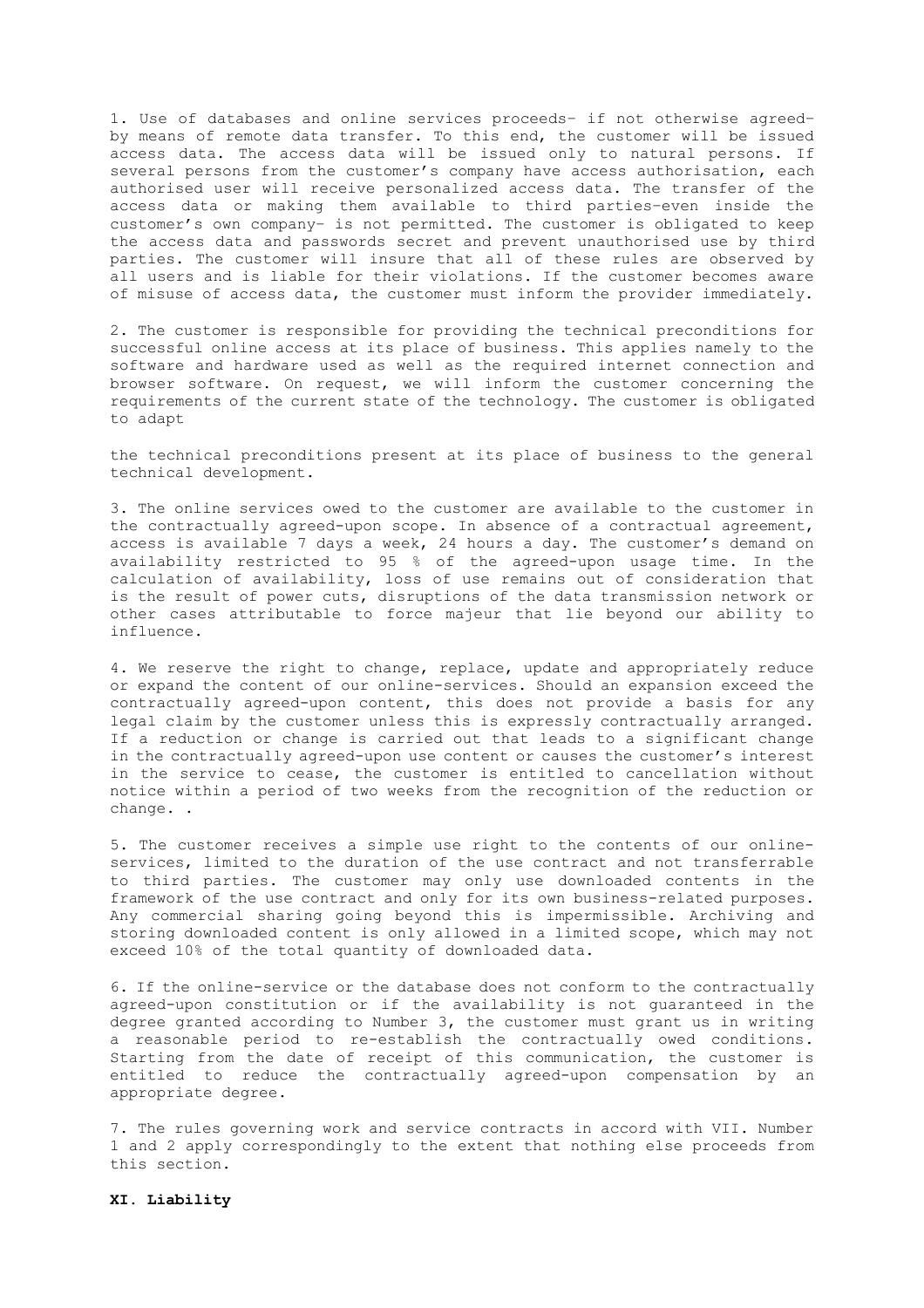1. We are liable for compensation for damages exclusively under terms of the following rules:

We are only liable

- $\triangleright$  for intentional and grossly negligent conduct,
- for any culpable breach of essential contractual obligations, in the acceptance of a guarantee of characteristics, in the case of default as well as in case in which the claim to performance is excluded for reasons for which we are responsible under § 275 BGB or the we can refuse performance.

In cases of simple negligence, the amount of our required compensation to companies is limited to compensation for foreseeable damages typical for contracts of this type. Additionally, in cases of simple negligence, liability for property damage and loss of assets is excluded.

2. Liability for personal injury or harm to life, limb or health is unaffected by the liability rules given above.

3. To the extent that our liability to compensate for damages is excluded or restricted according to the rules above, this also extends to the personal liability of our organs, employees and other co- workers, representatives and even temporary employees and also applies to all claims deriving from impermissible acts (§§ 623 ff. BGB [German Civil Code]), not, however, to claims falling under §§ 1, 4 ProdHaftG [Product Liability Act].

4. We are only liable for the re-constitution of data if the customer has determined with certainty that these data can be reconstructed from other data material with reasonable effort. The customer is especially obligated to secure data and programs in an adequately useable form regularly, at least once per day, in machine readable form and thus guarantee that these data can be restored with reasonable effort.

## **XII. Statute of Limitations**

1. Claims against companies deriving from a product defect expire one year after the start of the legally mandated statute of limitations. Excluded from this are such defects for which the legally mandated statute of limitations is 5 years or longer.

2. Other contractual or criminal claims by the customer owing to breaches of contract expire insofar as this customer is an entrepreneur, in one year from the start of the legally mandated statute of limitations.

3. The legally mandated statutes of limitations remain unaffected by the rules above in the following cases:

- damages owing to injury to life, limb or health;
- for other damages that derive from intentional or grossly negligent breach of contract by us, our legal representatives or our auxiliary persons;
- for the customer's right to withdraw from the contract in the case of a breach of contract by us that does not consist in a defect in the purchased object or work;
- for claims resting on malicious concealment of a defect or from a guarantee of characteristics in the sense of § 444 or § 639 BGB [German Civil Code];
- ▶ for claims to compensation for expenses in accord with § 478 Para. 2 BGB [German Civil Code].